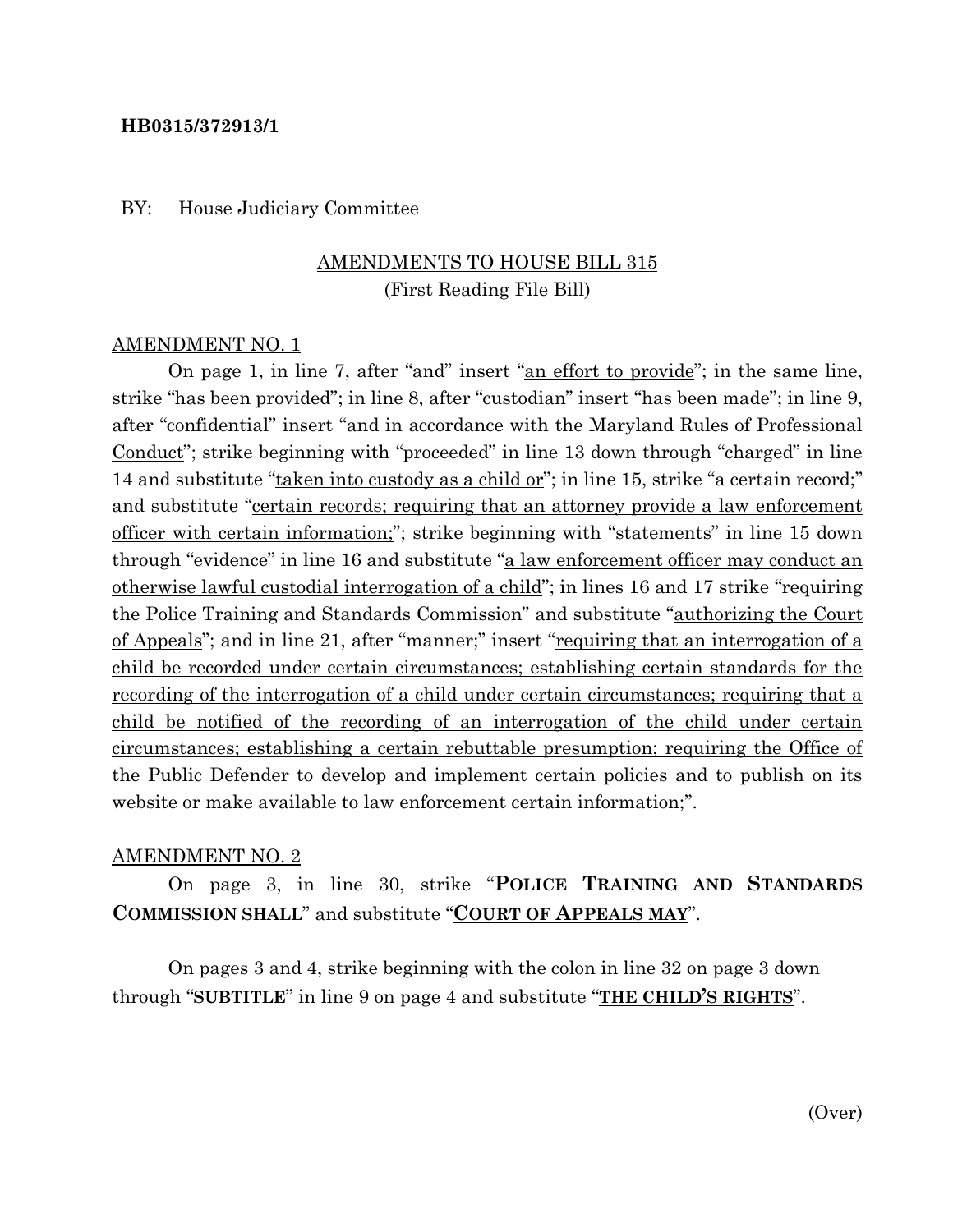## **HB0315/372913/1 House Judiciary Committee Amendments to HB 315 Page 2 of 4**

On page 4, strike beginning with "**NOTIFIED**" in line 25 down through "**NOTIFIED,**" in line 26 and substitute "**MADE AN EFFORT REASONABLY CALCULATED TO GIVE ACTUAL NOTICE TO**"; and strike beginning with "**IN**" in line 26 down through "**NOTICE**" in line 27.

On page 5, in line 2, strike "**CONFIDENTIAL**" and substitute "**:**

## **(I) CONDUCTED IN A MANNER CONSISTENT WITH THE MARYLAND RULES OF PROFESSIONAL CONDUCT; AND**

## **(II) CONFIDENTIAL**";

in line 15, after "**(F)**" insert "**(1)**"; in lines 19, 22, and 23, strike "**(1)**", "**(2)**", and "**(3)**", respectively, and substitute "**(I)**", "**(II)**", and "**(III)**", respectively; after line 23, insert:

# "**(2) (I) A LAW ENFORCEMENT AGENCY CONDUCTING AN INTERROGATION UNDER THIS SECTION SHALL MAINTAIN A RECORD OF THE NAME OF THE ATTORNEY CONTACTED AND THE COUNTY OR COUNTIES IN WHICH THE ATTORNEY PROVIDED THE CONSULTATION.**

# **(II) AN ATTORNEY CONTACTED TO PROVIDE LEGAL CONSULTATION TO A CHILD UNDER THIS SUBTITLE SHALL PROVIDE TO A LAW ENFORCEMENT OFFICER THE INFORMATION REQUIRED FOR THE RECORD REQUIRED TO BE MAINTAINED UNDER SUBPARAGRAPH (I) OF THIS PARAGRAPH.**";

in line 24, after "**(G)**", insert "**(1)**"; in line 25, strike "**STATEMENTS MADE BY A CHILD ARE ADMISSIBLE AS EVIDENCE**" and substitute "**A LAW ENFORCEMENT OFFICER MAY CONDUCT AN OTHERWISE LAWFUL CUSTODIAL INTERROGATION OF A CHILD**"; in line 26, strike "**(1)**" and substitute "**(I)**"; and strike beginning with "**WHO**"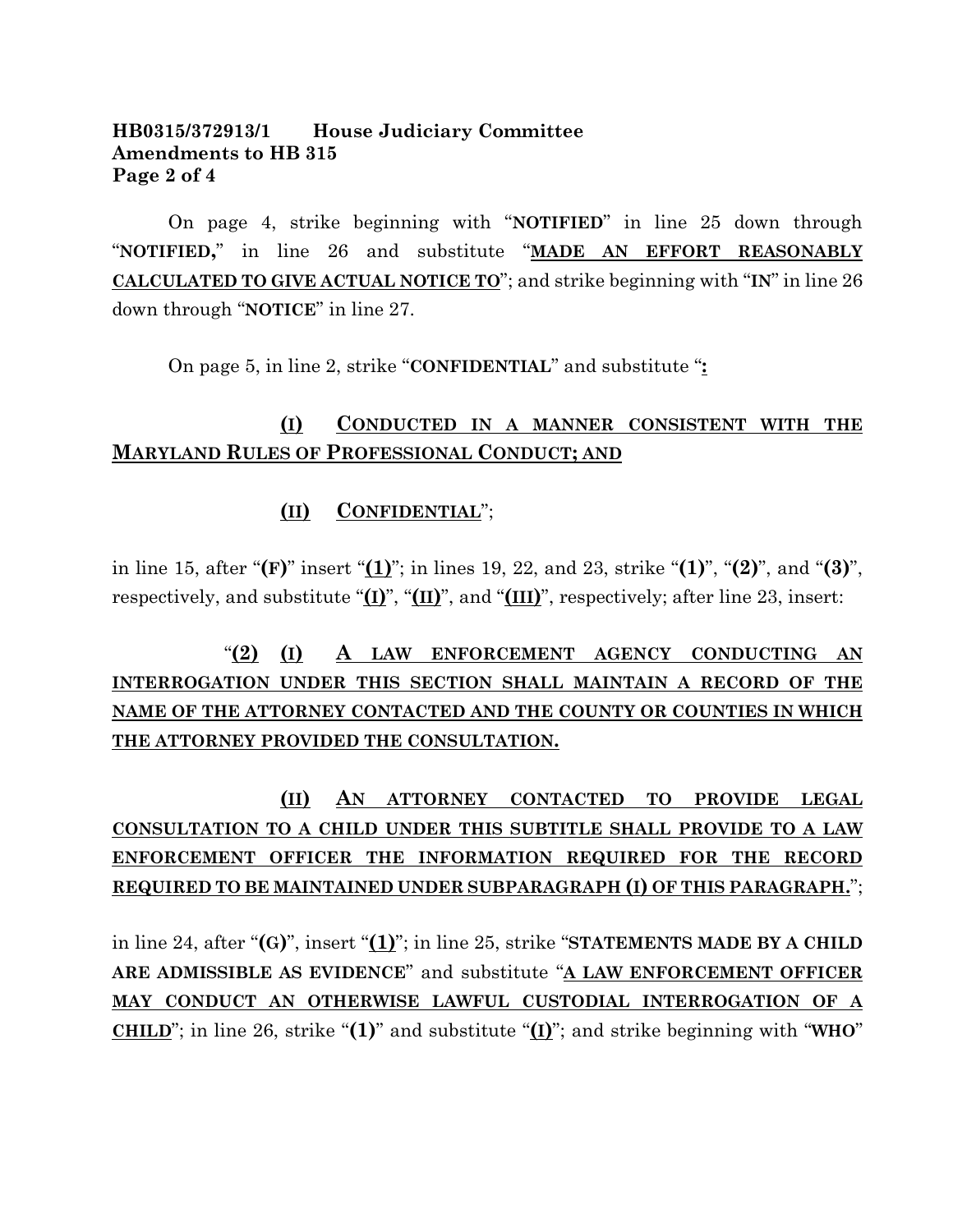### **HB0315/372913/1 House Judiciary Committee Amendments to HB 315 Page 3 of 4**

in line 26 down through "**WAS**" in line 28 and substitute "**REASONABLY BELIEVES THAT THE INFORMATION SOUGHT IS**".

On page 6, in line 1, after "**INDIVIDUAL**" insert "**AND A REASONABLE DELAY TO ALLOW THE CHILD TO HAVE LEGAL CONSULTATION WOULD IMPEDE THE ABILITY OF LAW ENFORCEMENT TO SAFEGUARD THE LIFE OF THE THREATENED INDIVIDUAL**"; in line 2, strike "**(2)**" and substitute "**(II)**"; in line 3, strike "**WERE**" and substitute "**ARE**"; in line 4, after "**INFORMATION**" insert "**NECESSARY TO PROTECT THE INDIVIDUAL FROM AN IMMINENT THREAT TO THE LIFE OF THE INDIVIDUAL**"; and after line 4, insert:

"**(2) (I) UNLESS IT IS IMPOSSIBLE, IMPRACTICABLE, OR UNSAFE TO DO SO, AN INTERROGATION CONDUCTED UNDER PARAGRAPH (1) OF THIS SUBSECTION SHALL BE RECORDED.**

**(II) IN A JURISDICTION THAT HAS ADOPTED THE USE OF BODY–WORN DIGITAL RECORDING DEVICES BY LAW ENFORCEMENT OFFICERS, THE INTERROGATION OF A CHILD MAY BE RECORDED USING A BODY–WORN DIGITAL RECORDING DEVICE IN A MANNER THAT IS CONSISTENT WITH DEPARTMENTAL POLICIES REGARDING THE USE OF BODY–WORN DIGITAL RECORDING DEVICES.**

**(III) IN A JURISDICTION THAT HAS NOT ADOPTED THE USE OF BODY–WORN DIGITAL RECORDING DEVICES, THE INTERROGATION OF A CHILD MAY BE RECORDED USING OTHER VIDEO AND AUDIO RECORDING TECHNOLOGY IN A MANNER THAT IS CONSISTENT WITH ANY POLICIES OF THE LAW ENFORCEMENT AGENCY REGARDING THE USE OF VIDEO AND AUDIO RECORDING TECHNOLOGY.**